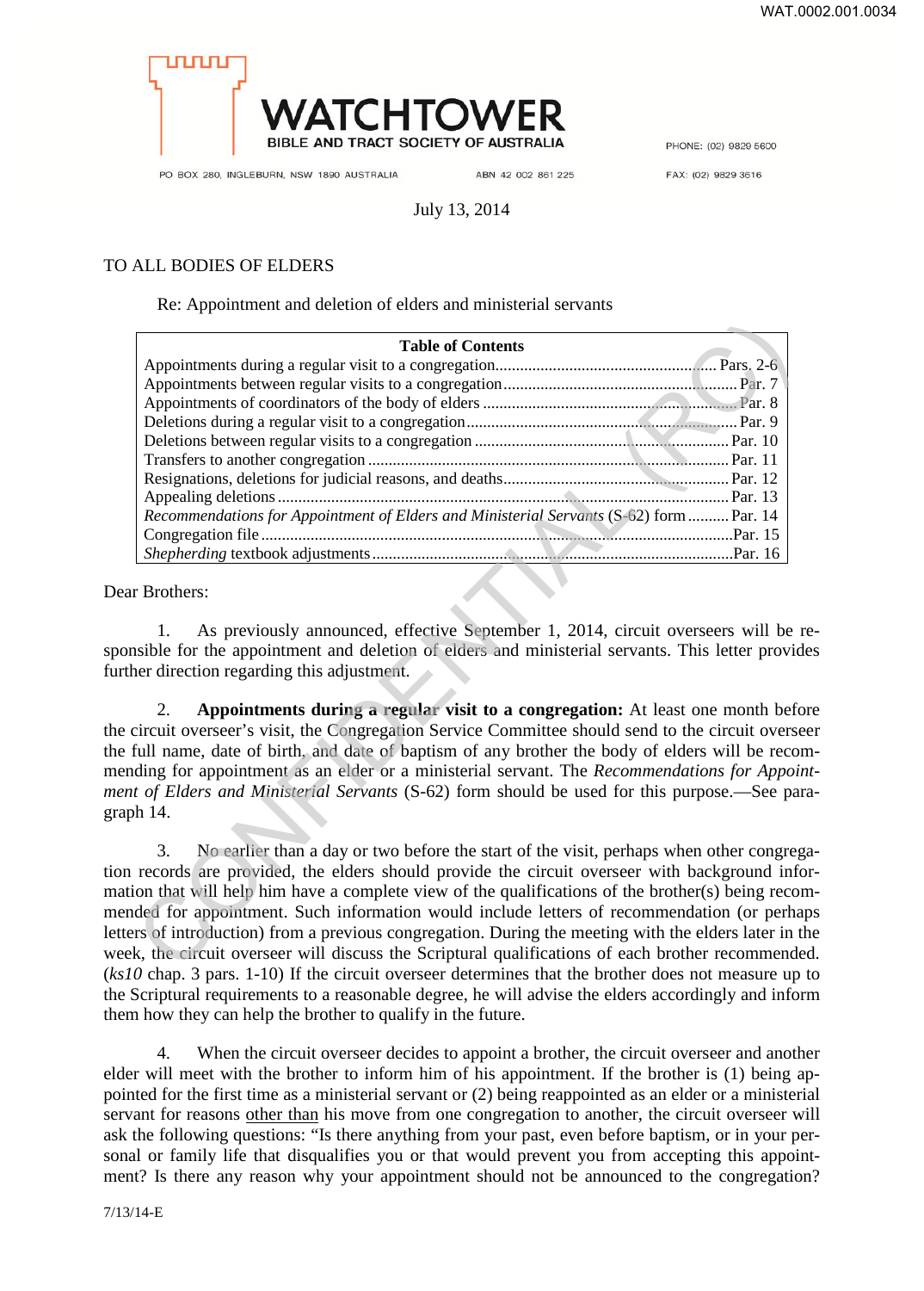Have you ever been involved at any time in the past with child sexual molestation?" (This revises the direction in the *Shepherding* textbook, chapter 3, paragraph 13.) If the brother answers no to the questions, the circuit overseer will provide the elders with a signed appointment letter that includes the brother's name in the list of those appointed during the visit. The appointment should be announced to the congregation at the next Service Meeting.<sup>1</sup>

5. If the brother approved for appointment is not present at the conclusion of the visit and it is necessary to ask him the three questions mentioned in paragraph 4, the circuit overseer will not include the brother's name in the appointment letter, if any, left with the elders at the end of the visit. Rather, when the brother returns, the coordinator of the body of elders should assign two elders to ask the brother the three questions. The coordinator of the body of elders will then inform the circuit overseer of the brother's answers. If the brother answers no to the questions, the circuit overseer will provide the elders with a signed appointment letter. At the Service Meeting following the receipt of the appointment letter, the brother's appointment should be announced to the congregation.

6. If the brother approved for appointment is not present at the conclusion of the visit but it is not necessary to ask him the three questions mentioned in paragraph 4, the circuit overseer will include the brother's name in the appointment letter left with the elders at the end of the visit. When the brother returns, two elders should meet with the brother to inform him of his appointment before it is announced to the congregation.<sup>1</sup>

7. **Appointments between regular visits to a congregation:** When a brother moves into the congregation with a favorable letter of recommendation for reappointment and the next visit of the circuit overseer is not in the near future, the body of elders may recommend his immediate reappointment. In such cases, the Congregation Service Committee should submit the *Recommendations for Appointment of Elders and Ministerial Servants* (S-62) form to the circuit overseer along with a copy of the letter of recommendation from the service committee of his former congregation. (See paragraph 14.) If the recommendation is approved, an appointment letter will be sent to the body of elders. A brother who has been reappointed as an elder or a ministerial servant should be informed of his appointment before it is announced to the congregation. meters way to ask limit the depeations the information parameteris and the between the energy of the state be brother's name in the appointment letter, if any, left with the elders at the end of the between ather, when the

8. **Appointments of coordinators of the body of elders:** The circuit overseer is responsible for the appointment of the coordinator of the body of elders. When needed, this appointment will be made during his regular visit to the congregation. If a temporary adjustment is made apart from the circuit overseer's visit, the Congregation Service Committee should immediately notify the circuit overseer, explaining the reason for the change. Whether the change in the coordinator of the body of elders is permanent or temporary, a *Coordinator of the Body of Elders/Secretary Change of Address* (S-29) form should be sent to the Service Department.

9. **Deletions during a regular visit to a congregation:** Recommendations for deletion because of poor judgment not of a judicial nature are usually best considered with the elders during the visit of the circuit overseer. At the start of the circuit overseer's visit, the elders should provide any background information that will help the circuit overseer have a complete view of the qualifications of a brother recommended for deletion. During his meeting with the elders later in the week, the circuit overseer will discuss the Scriptural qualifications of the brother. (*ks10* chap. 3 pars. 15-24) If the

 $\overline{a}$ 

<sup>&</sup>lt;sup>1</sup> In the states and territories of Australia where an appointed brother is required to obtain a Working With Children Check (WWCC), the procedure outlined in the relevant policy letter for that particular state (as contained in the congregation permanent file of policy letters (S-22) for Australia), will need to be followed before the brother's appointment is announced to the congregation.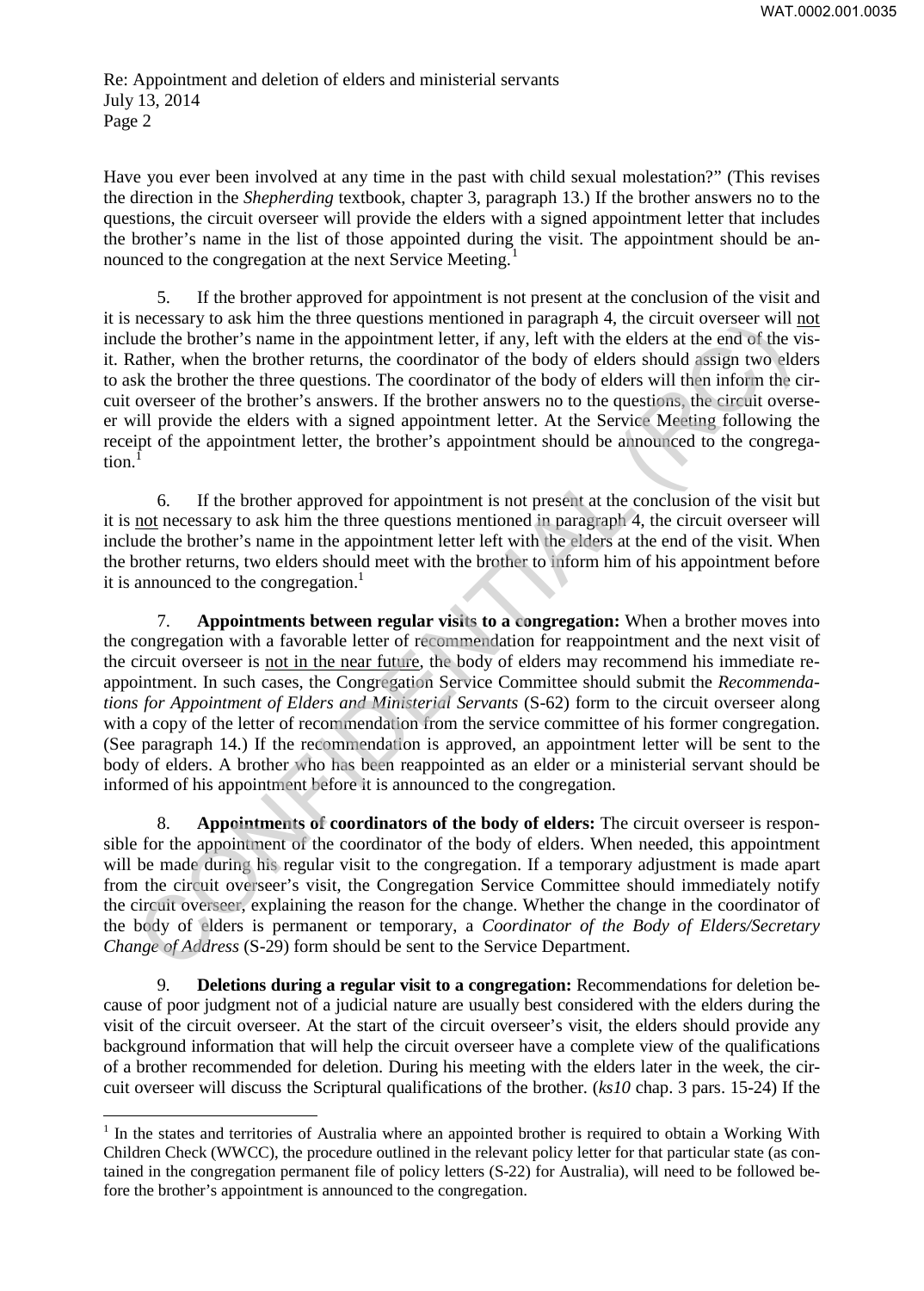circuit overseer agrees with the recommendation, the brother will be informed of his deletion. If the brother agrees with the decision, the circuit overseer will generate a letter of deletion. The announcement of deletion should be made at the next Service Meeting. (*ks10* chap. 3 par. 26) If the brother disagrees with the decision, he will be informed of his right to appeal.—See paragraph 13.

10. **Deletions between regular visits to a congregation:** If serious questions arise concerning a brother's qualifications and the next visit of the circuit overseer is not in the near future, the body of elders should follow the procedure outlined in the *Shepherding* textbook, chapter 3, paragraphs 22-24. If, after reviewing a brother's qualifications the elders decide to recommend his deletion, the Congregation Service Committee should send the recommendation of the body of elders to the circuit overseer immediately. The letter should provide complete details and indicate whether or not the brother agrees with the recommendation. (*ks10* chap. 3 par. 25) If the circuit overseer agrees with the recommendation and believes it should be processed immediately, he will send a letter of deletion to the body of elders. Upon receipt of the letter, the coordinator of the body of elders should assign two elders to inform the brother of the circuit overseer's decision. If the brother accepts the circuit overseer's decision, the announcement should be made at the next Service Meeting. (*ks10* chap. 3 par. 26) If the brother does not accept the decision, he should be informed of his right to appeal, the announcement to the congregation should be held in abeyance, and the coordinator of the body of elders should inform the circuit overseer.—See paragraph 13. oody or eleas solonia (move in peaceane outlined in the *subpretiang* textuons, curapper and the head of the body of electric orecommend of the body of electric orecommendation of the body of electric solonic to the circui

11. **Transfers to another congregation:** When an elder or a ministerial servant moves out of the congregation, an announcement of deletion would not be made to the congregation. At the next visit of the circuit overseer, the elders should inform the circuit overseer of the brother's move.

12. **Resignations, deletions for judicial reasons, and deaths:** The Congregation Service Committee should immediately inform the circuit overseer of (1) the deletion of an elder or a ministerial servant because of resignation, judicial reproof, disfellowshipping, or disassociation or (2) the death of an elder or a ministerial servant. For deletions resulting from judicial reproof, disfellowshipping, or disassociation, the information sent to the circuit overseer should include the specific judicial offense and the action taken by the committee. When a brother resigns for personal reasons, the information sent to the circuit overseer should include full details as to why he chose to relinquish his privilege of service. In cases involving judicial reproof or the resignation by a brother, the circuit overseer will send a letter of deletion to the body of elders. No letter of deletion will be sent in cases of disfellowshipping, disassociation, or death.

13. **Appealing deletions:** If an elder or a ministerial servant disagrees with his deletion by the circuit overseer and wishes to appeal, he should immediately write a brief letter to the Service Department, with a copy to the body of elders and the circuit overseer, explaining why he disagrees with the deletion. The announcement of deletion should be held in abeyance, and the letter of deletion should be destroyed (if one had been generated). Thereafter, the Service Department will select an experienced circuit overseer who will then rehear the entire matter with the original circuit overseer. After the circuit overseers hearing the appeal reach a joint decision, there is no further right to appeal. If it is decided that the brother should be deleted, the circuit overseer will generate a letter of deletion to the body of elders. Upon receipt of the letter of deletion, the announcement of deletion should be made at the next Service Meeting.

14. *Recommendations for Appointment of Elders and Ministerial Servants* **(S-62) form:** Beginning August 1, 2014, the *Recommendations for Appointment of Elders and Ministerial Servants* form should be used to submit to the circuit overseer the names, birth dates, and baptism dates of brothers being recommended for appointment in conjunction with a regular visit. Effective Sep-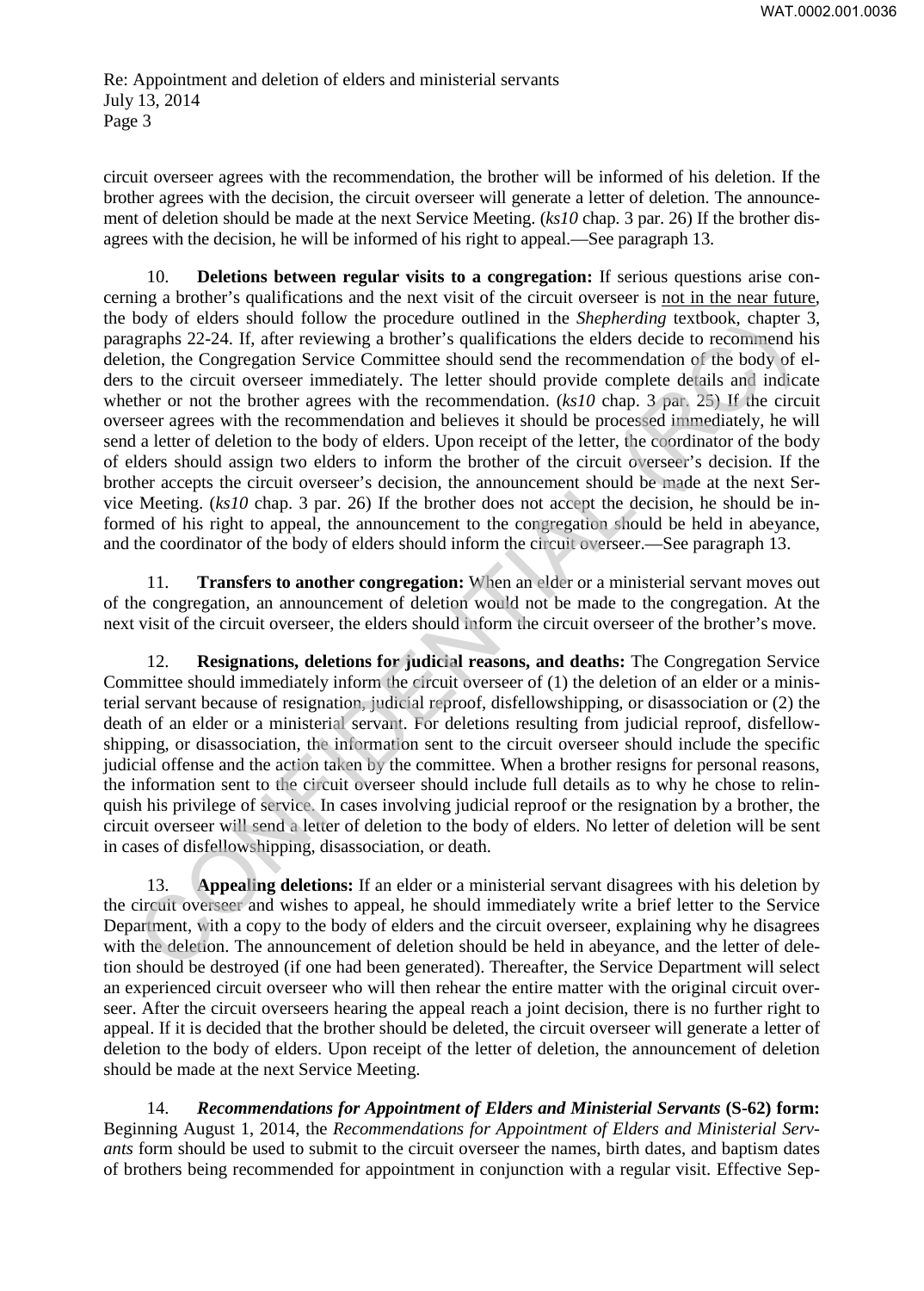tember 1, 2014, this form should also be used to submit recommendations for appointments between visits. Enhancements to jw.org are under way to provide a Web version of the form. In the event that this new Web form is not available by the time it is needed, the Congregation Service Committee should submit this information by means of the PDF version of the form, using the jw.org Inbox feature. The PDF version of the form, containing editable fields, will be posted in the "Forms" section of jw.org in the near future.

15. **Congregation file:** Records related to the appointment and deletion of elders and ministerial servants should be retained indefinitely. This would include S-2 forms and S-52 acknowledgement letters from the branch office and letters of appointment and deletion from circuit overseers. In connection with any deletion, a brief explanation of the reason for the brother's deletion should also be kept. Such background material will be helpful in supplying the circuit overseer with complete details in the event a brother is recommended for reappointment in the future. 13. Compression time recotors reanate to the applometime and user<br>out the method between the theorem and the context and the restrict of<br>the restrict of the restrict of the restrict of the restrict of the restrict of<br>the

16. *Shepherding* **textbook adjustments:** The adjusted procedures described in this letter update a number of paragraphs in the *Shepherding* textbook. Each elder should make the following notations in his copy:

- In chapter 2, paragraph 13, and in chapter 3, paragraphs 11-13, 27, and 29, cross out the existing sentences and write in the margins the following: "See letter dated July 13, 2014."
- In chapter 3, paragraph 6, cross out the words "and the branch office."
- In chapter 3, in the subheading preceding paragraph 11, cross out the words "Branch Office" and replace them with the words "Circuit Overseer."
- In chapter 3, cross out the subheading preceding paragraph 12 and replace it with the subheading "Appointments Made During the Visit of the Circuit Overseer."
- In chapter 3, insert before paragraph 14 the new subheading "Recommendations" Not Approved by the Circuit Overseer."
- In chapter 3, paragraph 14, in the first and fourth sentences, cross out the words "branch office" and replace them with the words "circuit overseer." In the third sentence of the same paragraph, cross out the word "neither" and replace it with the word "not," and cross out the words "nor read to him from the confidential letter received from the branch office that explains why he was not appointed."
- In chapter 3, paragraph 23, cross out the existing sentences in the last bullet point.
- In chapter 3, in the subheading preceding paragraph 25, cross out the words "Branch Office" and replace them with the words "Circuit Overseer."
- In chapter 3, paragraph 25, in the first sentence, cross out the words "branch office" and replace them with the words "circuit overseer."
- In chapter 3, paragraph 25, in the penultimate sentence of the first bullet point, cross out the words "branch office" and replace them with the words "circuit overseer."
- In chapter 3, paragraph 25, second bullet point, at the end of the third sentence, cross out the words "branch office" and replace them with the words "circuit overseer." Cross out the sentence "If he disagrees, he may submit a letter along with the elders' letter of explanation, stating why he does not accept the recommendation." Write in the margin the following: "See letter dated July 13, 2014."
- In chapter 3, paragraph 26, cross out the first two sentences and write in the margin the following: "See letter dated July 13, 2014."
- In chapter 3, paragraph 28, cross out the word "include" and replace it with the words "send to the Service Department."